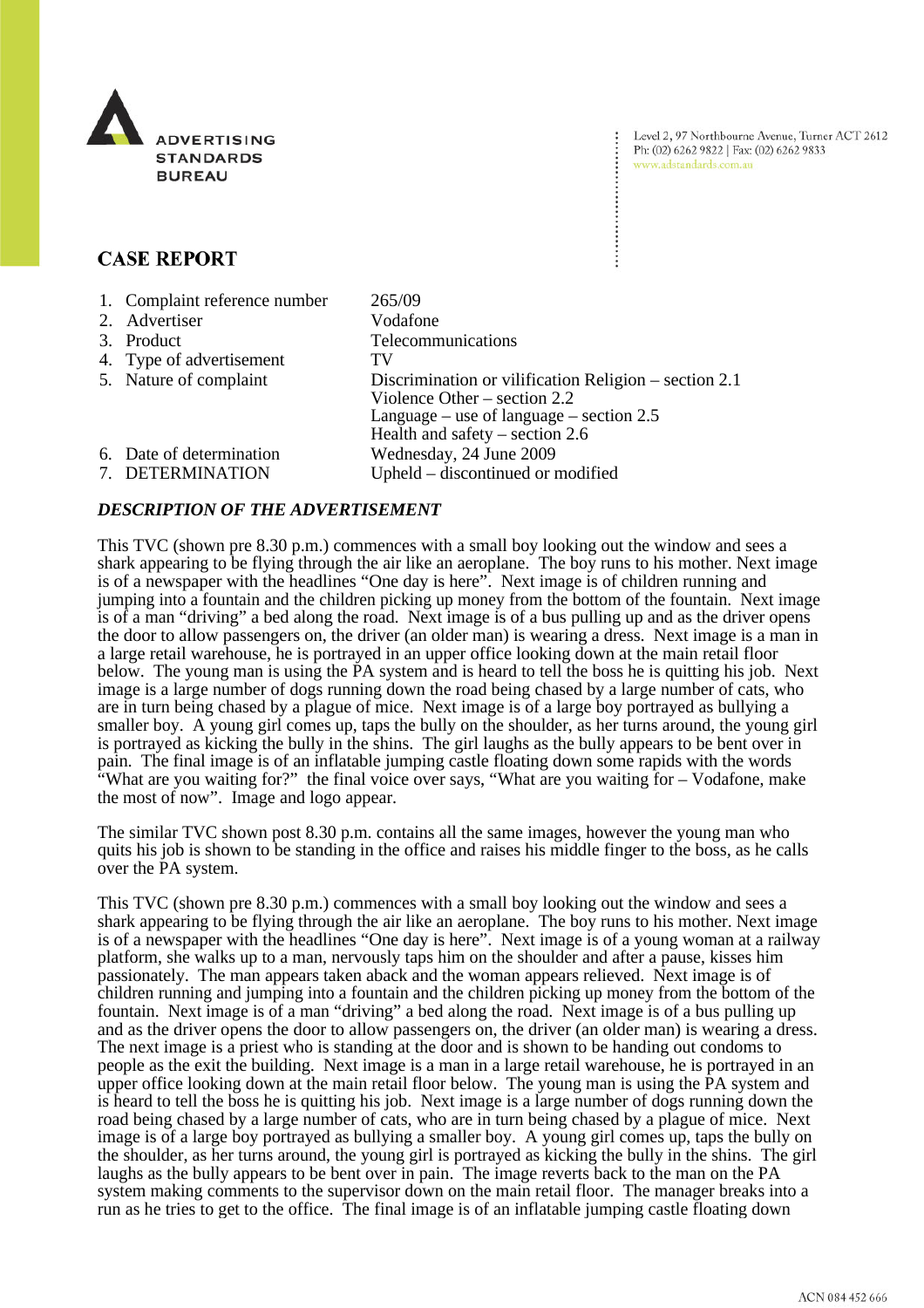some rapids with the words "What are you waiting for?" the final voice over says, "What are you waiting for – Vodafone, make the most of now". Image and logo appear.

The equivalent TVC shown post 8.30 p.m. contains all the same images, however in the final scene, the young man who quits his job is shown to be standing in the office and raises his middle finger to the boss, as he calls over the PA system.

## *THE COMPLAINT*

*A sample of comments which the complainant/s made regarding this advertisement included the following:*

*It is the advert where Vodafone shows many incidents during the ad, where a young gentleman uses a public address system in a supermarket and tells his boss to take this job and show it - and is pictured in an office upstairs giving a finger graphic gesture to a Manager on the floor. Within the same ad is a bigish child (boy) acting as a bully in a school yard and another child (girl) kicks him in the shins. What message are we giving our youth? I am a working woman of 51 years of age, so yes, of the 'older generation', but I was bought up to respect people of all ages.*

*Being rude to a boss, and being a school yard bully are both issues on everyone's lips right now, so why are we letting advertising companies make this type of behaviour seem fun, and something we want to subscribe to?*

*I would like to lodge a complaint about the current Vodafone advertisement which shows a priest handing out condoms. This ad was shown at 7.20pm on a Tuesday (I think it was Tuesday 26th May and likely to be Channel 10) when I first saw it. Our son who has recently turned 12 years old was watching the television at the time. We are very conscientious about what our son views and are both very annoyed that the ad has this content and about the time it was broadcast. I look forward to your response in this matter.* 

*This ad is offensive, and contravenes Section 2.1 of the AANA Code of Ethics, "Advertising or Marketing Communications shall not portray people or depict material in a way which discriminates against or vilifies a person or section of the community on account of race, ethnicity, nationality, sex, age, sexual preference, religion, disability or political belief." The Vodfone ad depicts a Catholic priest happily handing out condoms to young people, and saying what sounds like "Peace be with you". The Catholic Church has long held a doctrinal position forbidding condom use.* 

*Vodafone's mockery of the values held by the Church and the suggestion that the priest would 'one day' be happy to hand out condoms and condone promiscuity is highly offensive to Catholics, and is slanderous. It vilifies the sacred role and duties of the Catholic Priest. It would be just as offensive in a religious sense to show young Muslim women thrilled to have their hajibs removed by a male model, or to show a Rabbi feasting on a bacon and egg roll. I request this segment of the Vodafone TV commercial be removed.*

*I strongly object to the visual of the Priest distributing condoms to random bus passengers. As a Catholic I find this offensive and unnecessary.The Catholic Church does not condone the use of condoms and this offends my religious beliefs and I find it disrespectful and it is an attack against my faith. I have yet to see such disrespect in advertising against any other faith.I will no longer subscribe to Vodafone and this ad should be removed.*

#### **THE ADVERTISER'S RESPONSE**

Comments which the advertiser made in response to the complaint/s regarding this advertisement included the following:

*Thank you for your email of 1 June 2009 notifying us of the complaints you received in relation to the Vodafone "One Day" television advertisement (Advertisement A).*

*Please see below Vodafone's detailed comments in response to the complaints. While Vodafone believes that the Advertisements are not in breach of the AANA Advertiser Code of Ethics (the AANA Code), we do not wish to cause any member of the public offence or concern and take the complaints seriously.*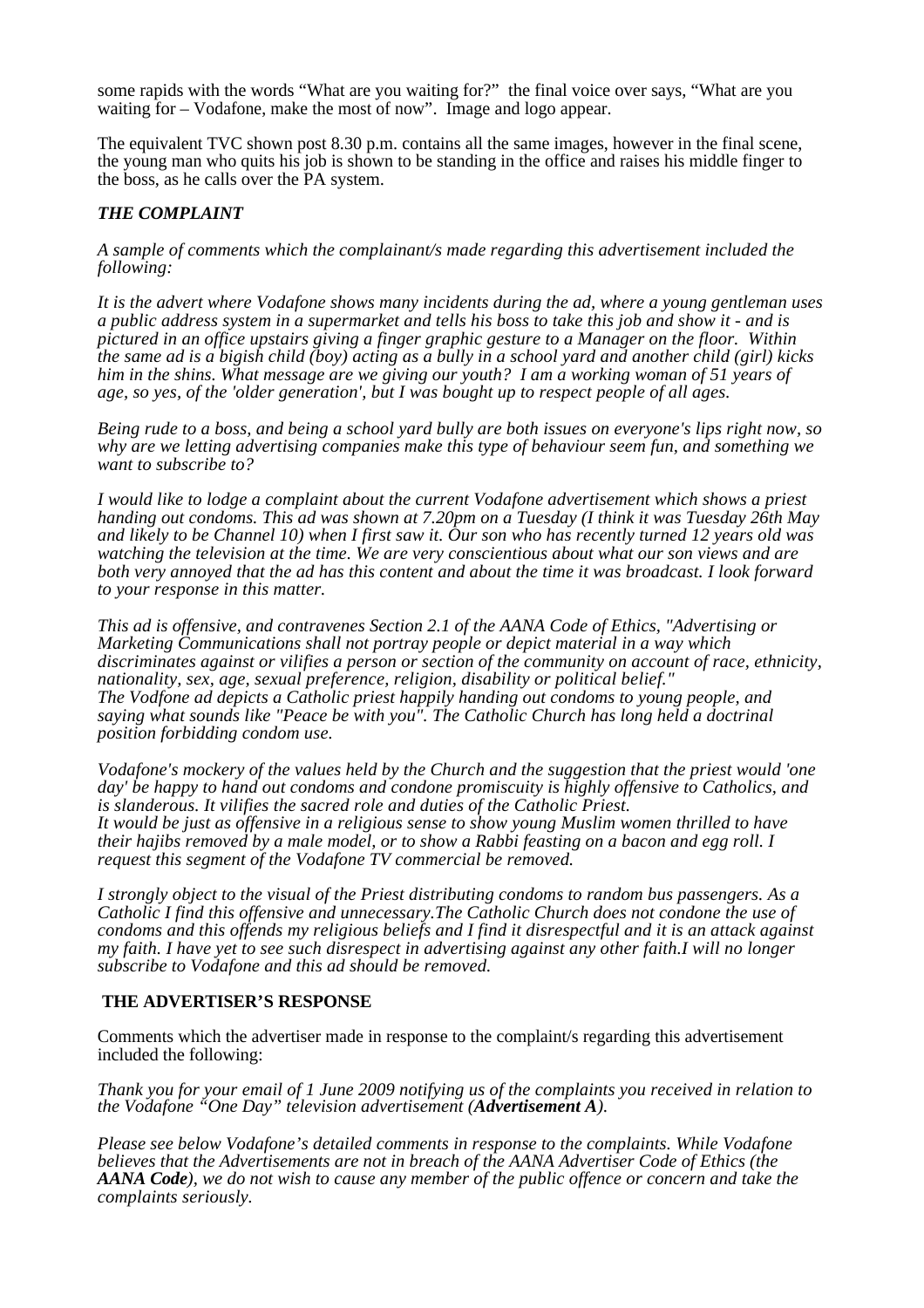## *The Advertisement*

*The Advertisement forms part of a broader Vodafone advertising campaign where the overarching theme is about people "Making the most of now".* 

*Advertisement A is one of a coordinated series of advertisements which encourages viewers to fulfil their personal "one day" ambition or fantasy. It is made up of various scenes illustrating what could occur "one day" in a person's life, if the circumstances were turned on everyday experiences. The scenes in Advertisement A include a number of light hearted and comic depictions of common situations which invite viewers to explore the world of 'what if', where day-to-day fantasies come to life.* 

## *AANA Code*

*Vodafone does not believe that the Advertisements breach any provision of the AANA Code.* 

*We note that there have been several complaints in relation to the Advertisements, however as there are common themes throughout the complaints, in the interests of efficiency we will address the complaints collectively.* 

*It is important for the Board to be aware that the complainants have focused on individual scenes that form part of a larger montage of film, and that by doing so the scenes are out of context. When the scenes in question are viewed together with the rest of the advertisement and in context, it is clear that the individual interpretations of the complainants are unsubstantiated. Accordingly we would respectfully suggest that the Board view the scenes in question together and in context with the overall advertisement and the underlying themes of the campaign, namely "Making the most of now", "One day" and "what if".* 

## *The principle complaints about Advertisement A are as follows:*

#### *(i) the scene in which a young girl kicks a bully promotes violence;*

*We are aware that section 2.2 of the AANA Code provides that advertisers 'shall not present or portray violence unless it is justifiable in the context of the product or service advertised'. We do not think that this scene breaches section 2.2 of the AANA Code. The scene in question is intended to be a comical depiction of how someone may fantasise about reacting in an "ordinary situation" in a world without inhibitions. In this world of 'one day', people are portrayed acting in ways they would not normally act if it was just another ordinary day. This scene uses the concept of a bully picking on a smaller child, but amusingly turns it around when the young girl defeats the bully in defence of the smaller child.* 

*The scene is intended to be humorous and entertaining, in our view, the depiction is justifiable in the context of the advertisement and the campaign's theme. With respect, we strongly disagree with the suggestion that the scene has any links to domestic violence or has any relationship with the current media attention on violence towards women. In our opinion, most viewers would understand the light-hearted nature of the scene in the context of the advertisement and accordingly would not take offence to the advertisement.* 

#### *(ii) the scene in which an employee displays a rude gesture to his boss is offensive; and*

*We do not think that the scene is in breach of any section of the AANA Code. The scene is intended to be a comical depiction of an employee expressing their dissatisfaction with their boss; a situation which we believe many people would relate to. In fact many people may have even fantasized about reacting in a similar way themselves. Importantly, the depiction of the worker making a rude gesture to his boss is aired only after 8.30pm. Thereby ensuring it is consistent with content broadcast at this time. Please note, the version of the scene aired in earlier time slots does not show the rude gesture* 

#### *(iii) that the scene in which a priest hands out condoms to parishioners discriminates and vilifies religion.*

*We are aware that section 2.1 of the AANA Code relevantly provides that advertisers 'shall not portray people or depict material in a way which discriminates against or vilifies a person or section of the community on account of…religion'. Respectfully, we do not consider that the scene*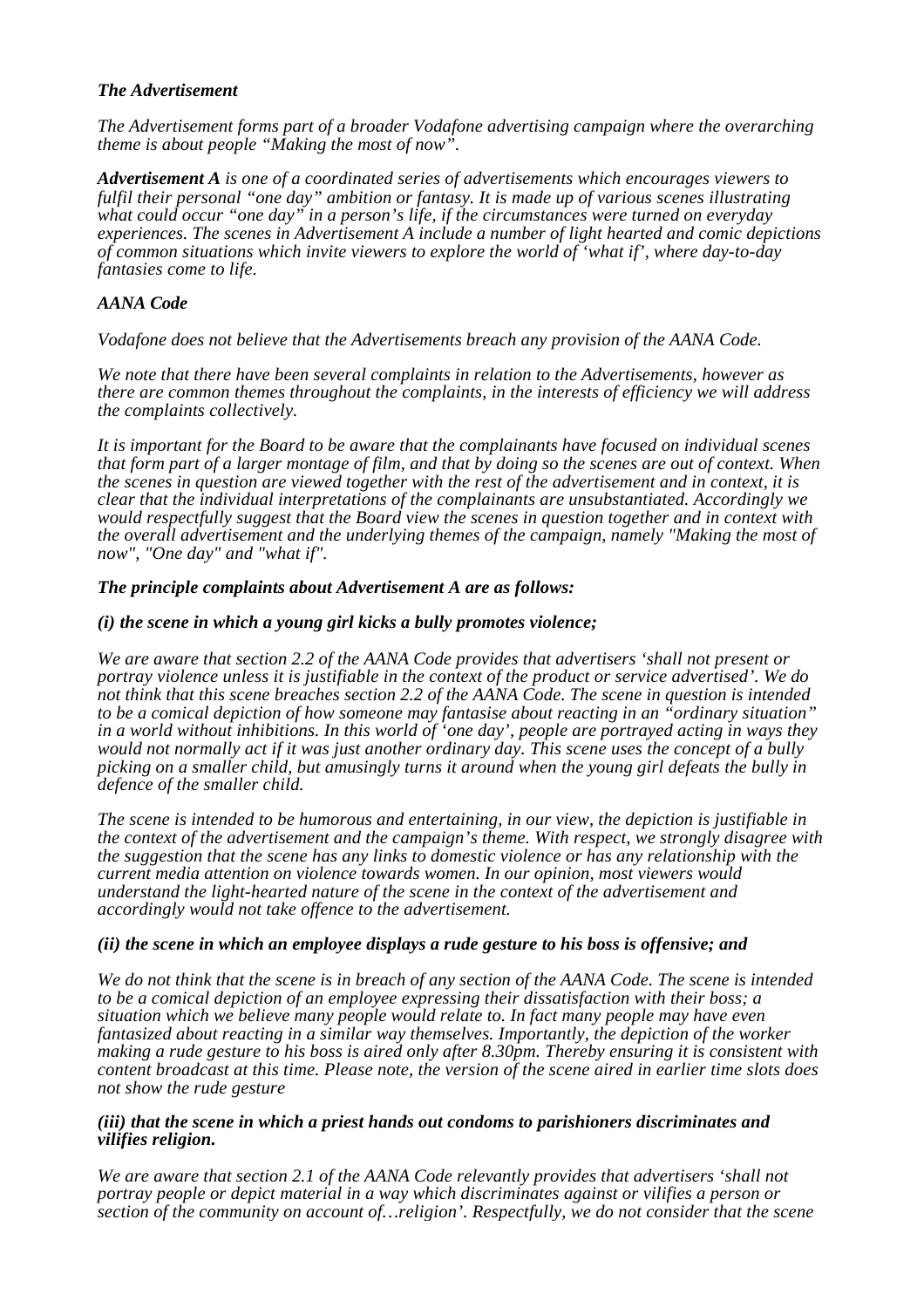*in which the priest is handing out condoms discriminates against or vilifies the Catholic religion or indeed any other religion. The scene is not disparaging or disrespectful, but is intended to be an absurd portrayal of a "scene" that you would not expect to see in ordinary life. This scene is bizarre in that it presents a situation, which the general public is aware, is highly unlikely to happen. The ridiculousness of the scene is meant to sharply bring into focus the theme of the 'one day' fantasy.* 

*We regret any offence caused by this scene, but consider that it is in line with contemporary community standards and are confident that the general public would take it in a light-hearted way rather than as demonstrating an intention to disrespect any religious beliefs.* 

#### *Summary*

*The Advertisements are intended to be amusing portrayals of the theme being promoted in Vodafone's current advertising campaign, consistent with Vodafone's vibrant brand image which includes - 'What are you waiting for? Make the most of now' and 'Living out their "One day" fantasies'. We consider that the Advertisements fall well within contemporary community standards. While we regret any offence felt by the complainants, we do not consider that the Advertisements breach any part of the AANA Code.* 

#### *THE DETERMINATION*

The Advertising Standards Board ("Board") considered whether this advertisement breaches Section 2 of the Advertiser Code of Ethics (the "Code").

The Board noted a number of concerns about this series of advertisements in particular the depiction of a girl kicking a boy, children taking money from a wishing fountain, a priest handing out condoms and a supermarket employee abusing his employer and making a rude gesture with his finger.

The Board noted that there are four advertisements in this series, two of which are for a mature timezone.

The Board considered the image of the children playing in the wishing fountain picking up money. The Board considered that this was an image of young children playing and having fun in the context of a lighthearted advertisement depicting a range of 'wished for' situations. The Board considered that this was not a depiction of stealing and did not breach the Code.

The Board then considered the depiction of the schoolyard 'bullying' incident in which a large overweight older school child is seen making chicken noises to a smaller child. The small child looks bemused. A small girl is then seen tapping the older boy on the shoulder and, although kicking is not seen, the suggestion is that she kicks the older boy. He is shown to be in pain. The Board considered that this is a depiction of violence, even though the actual kicking is not seen. The Board noted that this scene, in the context of this advertisement, is meant to evoke a feeling of 'payback' and triumph that the small child can finally do something about the bully and is not intended to advocate similar behaviour. The Board noted that bullying is a significant issue of concern in Australian schools and the broader community and that it is also a complex issue. The Board considered that a number of the elements of this scene are inappropriate and inconsistent with education around bullying. The suggestion of 'payback' in this manner (kicking the older child) and the depiction of a bully as an overweight large older child is stereotypical and unhelpful to raising awareness and understanding of bullying in Australia. The Board considered that this scene in the advertisement depicted bullying in a manner that is contrary to prevailing community standards on health and safety and is an inappropriate depiction of violence and that the advertisement breached section 2.2 and 2.6 of the Code. The Board noted the advertiser response and agreed that this depiction is not suggestive of violence against women or domestic violence.

The Board considered whether the M rated version of this advertisement was also in breach of the Code because of the inclusion of the bullying scene. The Board considered that education of adults and parents about bullying is an important part of the community's anti bullying strategy and that it is important that this audience also sees an appropriate message about bullying. The Board considered that the stereotypical depiction of the bully and the inappropriate reaction of the girl were also inappropriate scenes in a Mature timezone as they perpetuated incorrect understanding about bullying.

The Board also considered the depiction in two of the advertisements of what is meant to suggest a